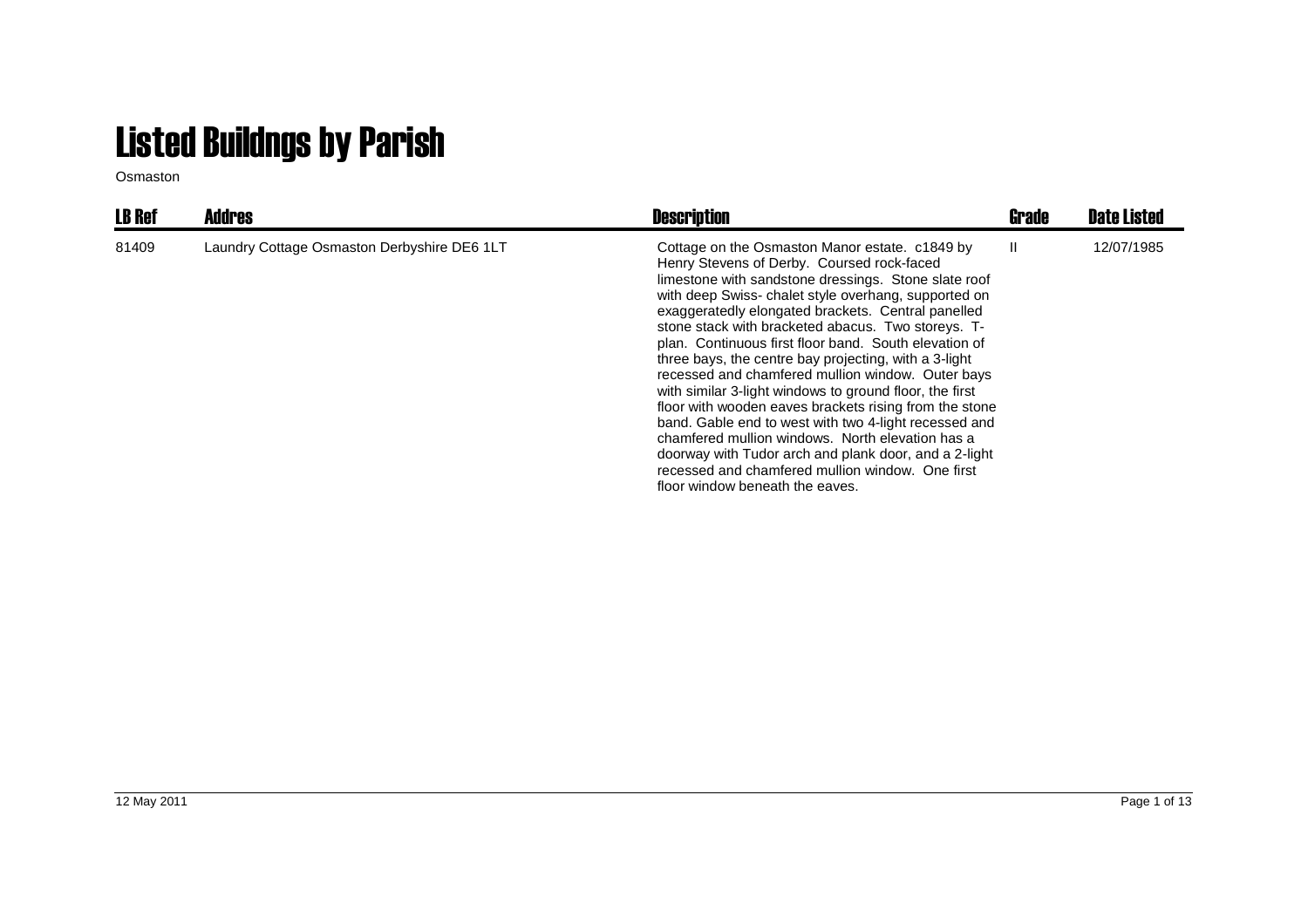| <b>LB Ref</b> | <b>Addres</b>                                     | <b>Description</b>                                                                                                                                                                                                                                                                                                                                                                                                                                                                                                                                                                                                                                                                                                                                                                                                                                                                                                                                                            | <b>Grade</b> | <b>Date Listed</b> |
|---------------|---------------------------------------------------|-------------------------------------------------------------------------------------------------------------------------------------------------------------------------------------------------------------------------------------------------------------------------------------------------------------------------------------------------------------------------------------------------------------------------------------------------------------------------------------------------------------------------------------------------------------------------------------------------------------------------------------------------------------------------------------------------------------------------------------------------------------------------------------------------------------------------------------------------------------------------------------------------------------------------------------------------------------------------------|--------------|--------------------|
| 81410         | Home Farm Osmaston Derbyshire DE6 1LT             | Stable block. c1849 probably by Stevens of Derby.<br>Red brick with plain tile roofs and stone coped gables,<br>with moulded kneelers. Pronounced dentilled eaves<br>band. Single storey ranges either side of a two storey<br>centrepiece. South elevation - tall centre block with<br>hipped roof, rising to a gabled wooden pigeon cote<br>and surmounted by a gableted brick bell turret, with<br>weather vane above. Ground floor has a doorway with<br>basket arch and window to the right with basket arch.<br>Single window above with basket arch and wooden<br>casement. Single storey ranges to left and right, with<br>dentil eaves band and rows of doors and windows with<br>basket arches, all now blocked, apart from louvred<br>openings. Arrangement of doors and windows from<br>left to right, in west wing A-B-A-B-B-A-B, in east wing<br>from right to left, B-A-A-B-B-A-B. Rear elevation has<br>projecting gabled bays with upper doorways into loft. | Ш            | 12/07/1985         |
| 81411         | Osmaston Park Cottage Osmaston Derbyshire DE6 1LT | Cottage orne on the Osmaston Manor Estate. Late<br>1840s, possibly by Stevens of Derby. Red brick, partly<br>rendered. Thatch and plain tile roof with twin brick<br>diamond plan ridge stack and gable end stacks. Two<br>storeys, irregular plan. South elevation of three bays,<br>designed as a picturesque eyecatcher to be seen from<br>the boating lake. Centre bay advanced and with tall<br>canted bay window with Gothic glazing to the side<br>lights, and a projecting canopy. Flanked on each side<br>by windows with shallow segmental heads and small<br>pane 3-light wooden casements. Two similar windows<br>above under flat arches, the thatch above cut away in<br>a shallow eyebrow. Plainer T-range behind with<br>rendered walls, tiled roofs and similar casement<br>windows.                                                                                                                                                                         | Ш            | 12/07/1985         |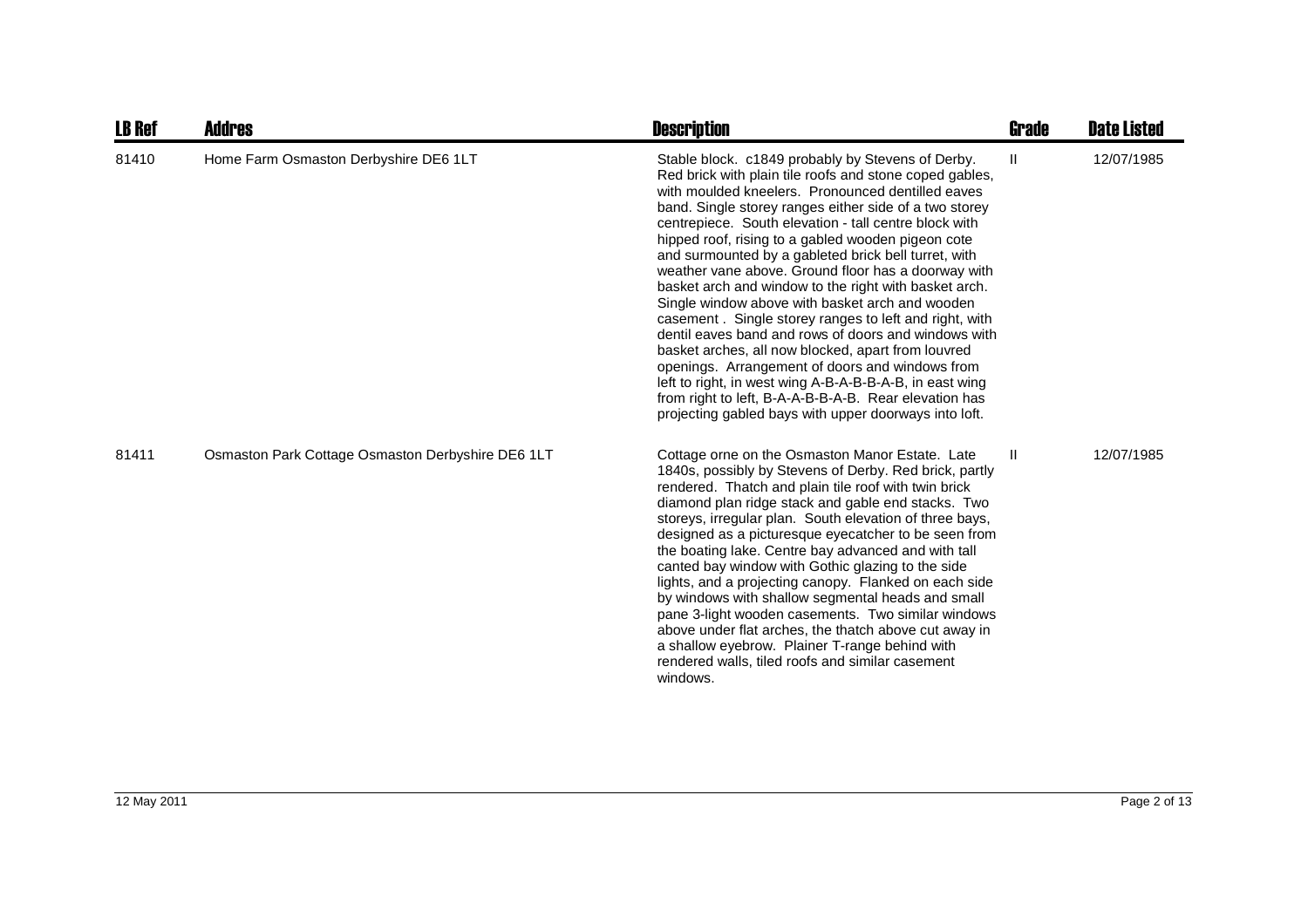| <b>LB Ref</b> | Addres                                               | <b>Description</b>                                                                                                                                                                                                                                                                                                                                                                                                                                                                                                                                                                                                                                                                                                                                                                                                                                                                                                                                              | <b>Grade</b> | <b>Date Listed</b> |
|---------------|------------------------------------------------------|-----------------------------------------------------------------------------------------------------------------------------------------------------------------------------------------------------------------------------------------------------------------------------------------------------------------------------------------------------------------------------------------------------------------------------------------------------------------------------------------------------------------------------------------------------------------------------------------------------------------------------------------------------------------------------------------------------------------------------------------------------------------------------------------------------------------------------------------------------------------------------------------------------------------------------------------------------------------|--------------|--------------------|
| 81412         | Osmaston Park Osmaston Derbyshire                    | Terracing, steps, balustrades and footbridge, the<br>remains of the formal gardens to the demolished<br>Osmaston Manor. Late 1840s by Stevens of Derby.<br>Rock faced limestone and sandstone ashlar.<br>Footbridge over drive at north east corner has broad<br>segmental arch with voussoirs, impost blocks and<br>keystone. Four bay balustrades above, each bay with<br>four plain round arches. Steps up at south end, piers<br>with obelisks. Two sides of courtyard wall to south,<br>attached to rubblestone walls with remains of copings<br>and balustrades, forming two terraces down the<br>hillside and overlooking the lake. Balustraded tower -<br>like projection at east corner. Flights of stone steps at<br>each end and in the middle. Main central flight of<br>steps divides in two and has remains of stone<br>balustrade. Round-arched alcove beneath. Lower<br>flight descends to stylised quatrefoil pond. Listed for<br>Group Value. | Ш            | 12/07/1985         |
| 81413         | Dam And Waterwheel Osmaston Park Osmaston Derbyshire | Dam and waterwheel at south end of main lake. Late<br>1840s by Stevens of Derby. Coursed squared rock<br>faced limestone. Embankment dam of curved plan,<br>the walls with a slight batter. Footpath along the top<br>with stone steps descending on the curved walls on<br>each side. Plain iron railings. Waterwheel with<br>overshoot, attached to a wooden hut with corrugated<br>iron and stone slate roof. The hut houses a pumping<br>engine still in situ.                                                                                                                                                                                                                                                                                                                                                                                                                                                                                              | -H           | 12/07/1985         |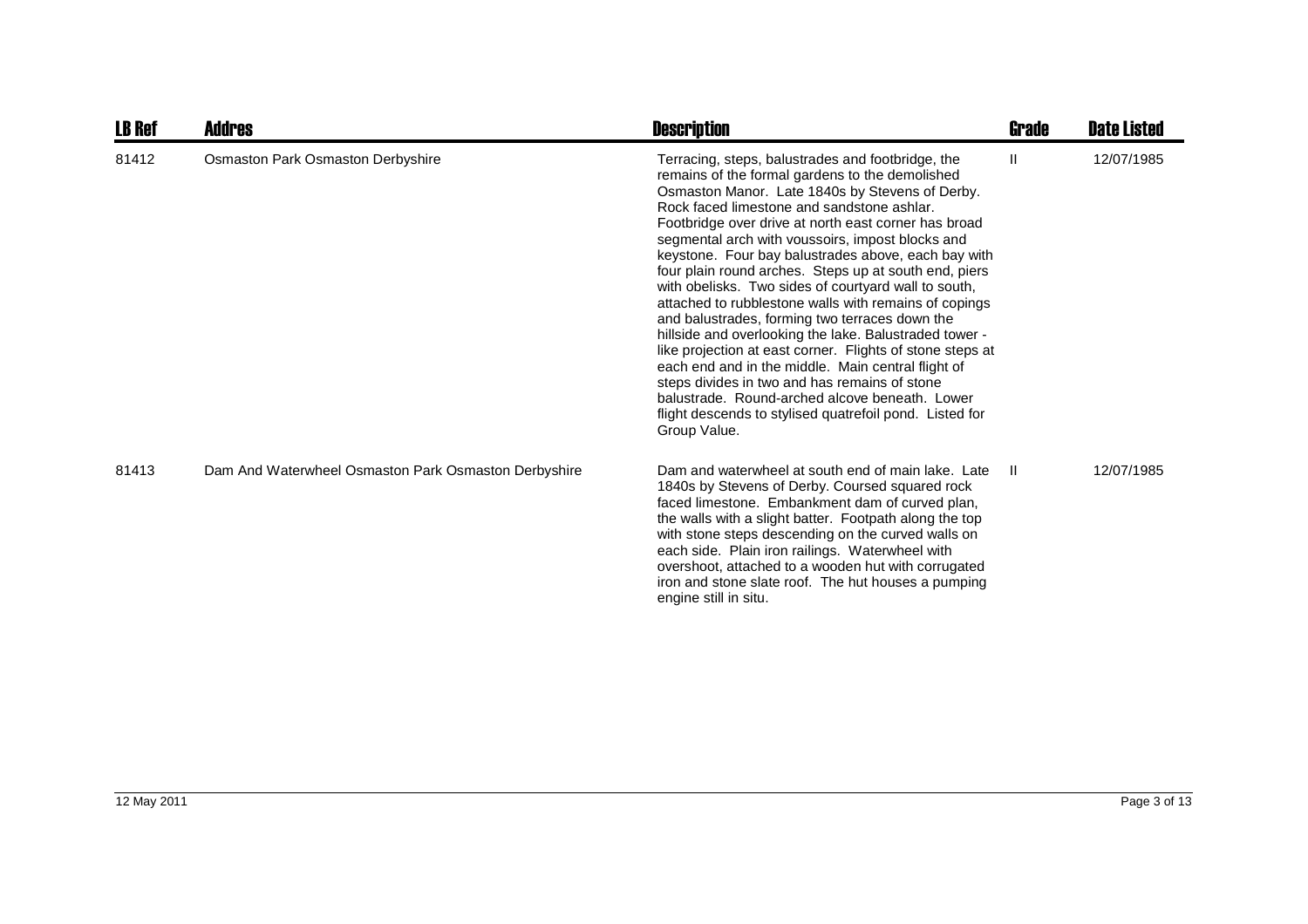| <b>LB Ref</b> | <b>Addres</b>                                                                             | <b>Description</b>                                                                                                                                                                                                                                                                                                                                                                                                                                                                                              | <b>Grade</b> | <b>Date Listed</b> |
|---------------|-------------------------------------------------------------------------------------------|-----------------------------------------------------------------------------------------------------------------------------------------------------------------------------------------------------------------------------------------------------------------------------------------------------------------------------------------------------------------------------------------------------------------------------------------------------------------------------------------------------------------|--------------|--------------------|
| 81414         | Large Boat House On Eastern Side Of The Main Lake Osmaston Park<br>Osmaston Derbyshire    | Boat house. Late 1840s, probably by Stevens of<br>Derby. Coursed squared limestone and sandstone<br>dressings. Structure consists of a brick tunnel vault.<br>Broad entrance elevation from lake with dressed stone<br>round arch with keystone, rising from semi-circular<br>cutwaters, Curved side walls with end piers and<br>coped parapet, which forms a footbridge over the boat<br>house. Land entrance with twin flights of stone steps<br>descending to a round arched doorway. Parapet wall<br>above. | Ш            | 12/07/1985         |
| 81415         | Small Boat House On North West Side Of The Main Lake Osmaston<br>Park Osmaston Derbyshire | Boat house. Late 1840s, probably by Stevens of<br>Derby. Brick tunnel vault and sandstone ashlar<br>dressings. Round arched entrance from lake with<br>raised square outer moulding, rising from projecting<br>impost blocks. Steps down to simple round arched<br>doorway from land side.                                                                                                                                                                                                                      | $\mathbf{H}$ | 12/07/1985         |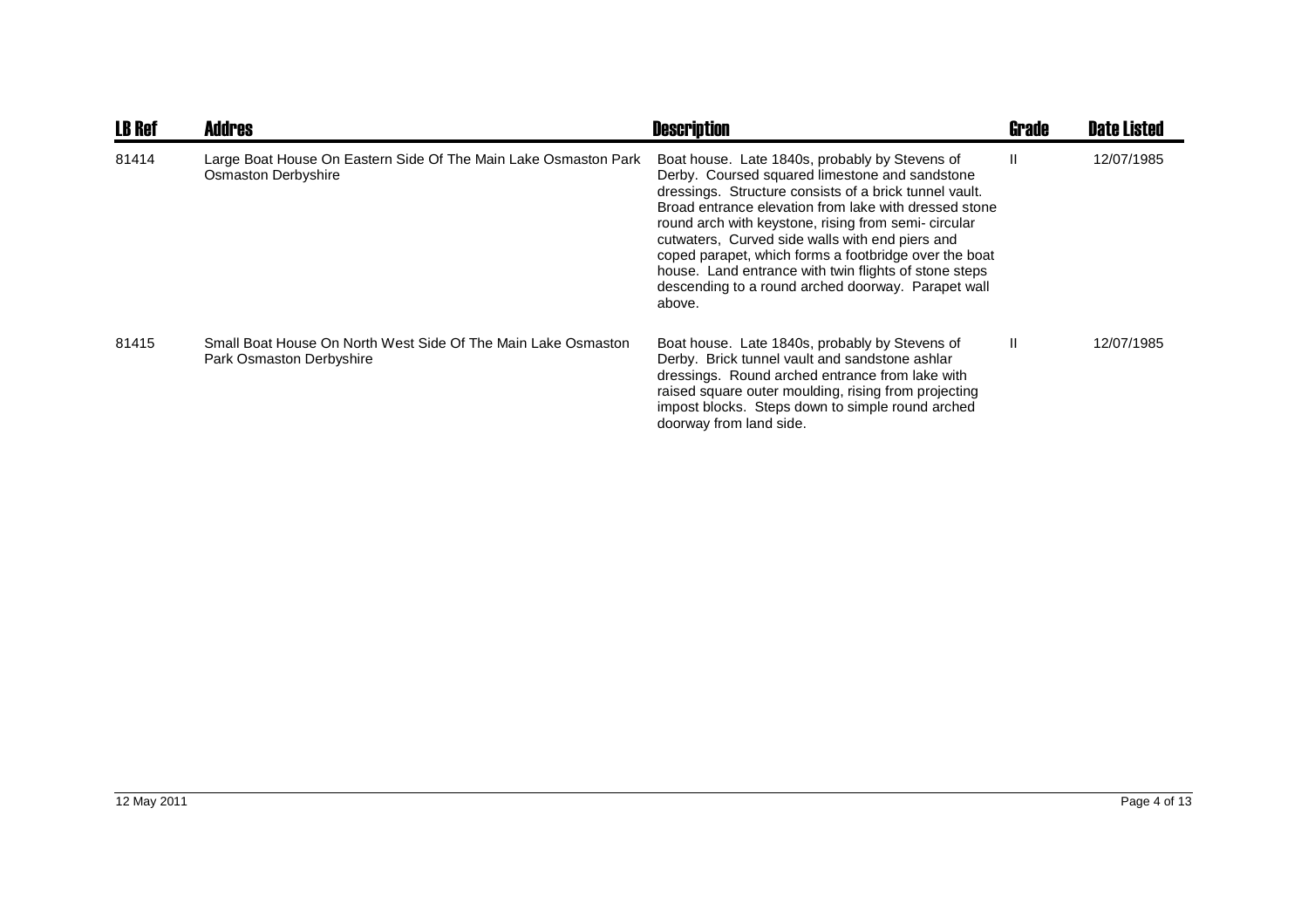| <b>LB Ref</b> | <b>Addres</b>                     | <b>Description</b>                                                                                                                                                                                                                                                                                                                                                                                                                                                                                                                                                                                                                                                                                                                                                                                                                                                                                                                                                                                                                                                                                                                                                                                                                                                                                                                                                                                                                                                                                                                                                                                                           | Grade        | <b>Date Listed</b> |
|---------------|-----------------------------------|------------------------------------------------------------------------------------------------------------------------------------------------------------------------------------------------------------------------------------------------------------------------------------------------------------------------------------------------------------------------------------------------------------------------------------------------------------------------------------------------------------------------------------------------------------------------------------------------------------------------------------------------------------------------------------------------------------------------------------------------------------------------------------------------------------------------------------------------------------------------------------------------------------------------------------------------------------------------------------------------------------------------------------------------------------------------------------------------------------------------------------------------------------------------------------------------------------------------------------------------------------------------------------------------------------------------------------------------------------------------------------------------------------------------------------------------------------------------------------------------------------------------------------------------------------------------------------------------------------------------------|--------------|--------------------|
| 81416         | Osmaston Park Osmaston Derbyshire | Tower and walls forming enclosure to former kitchen<br>gardens to Osmaston Manor. Late 1840s by Stevens<br>of Derby. Red brick, coursed squared rock-faced<br>limestone and sandstone dressings. Walls form two<br>enclosures, a rectangle to the north and a polygonal<br>enclosure to south. Red brick walls with stone copings<br>and rock-faced limestone piers with bracketed caps.<br>Taller entrance piers to north and south. Similar cross<br>wall dividing the two enclosures. These have brick<br>lean-to sheds with slate roofs and coped gables with<br>moulded kneelers. The south facing walls of each<br>enclosure have remains of lean-to glass houses of<br>wood and cast iron. The walls were left with a cavity<br>for heating purposes. In the centre of the cross wall a<br>tall stone faced tower. Externally this has a<br>pronounced batter at the base, low buttresses to west<br>and east, topped by carved scrolls. Steps up to round-<br>arched entrance to north. Two slit windows above,<br>then a moulded stringcourse. Top stage has a three<br>bay Italianate open arcade to each face with a similar<br>decorative blind arcade below. Further moulded<br>stringcourse and parapet. The inner walls are circular<br>and of brick, with a spiral cast iron stair enclosing a<br>circular brick chimney. The tower served as the outlet<br>for the central heating system and for all the fireplaces<br>in Osmaston Manor, which originally had an<br>experimental heating system whereby all the chimney<br>flues were taken underground to a single main flue.<br>Listed for Group Value. | $\mathbf{H}$ | 12/07/1985         |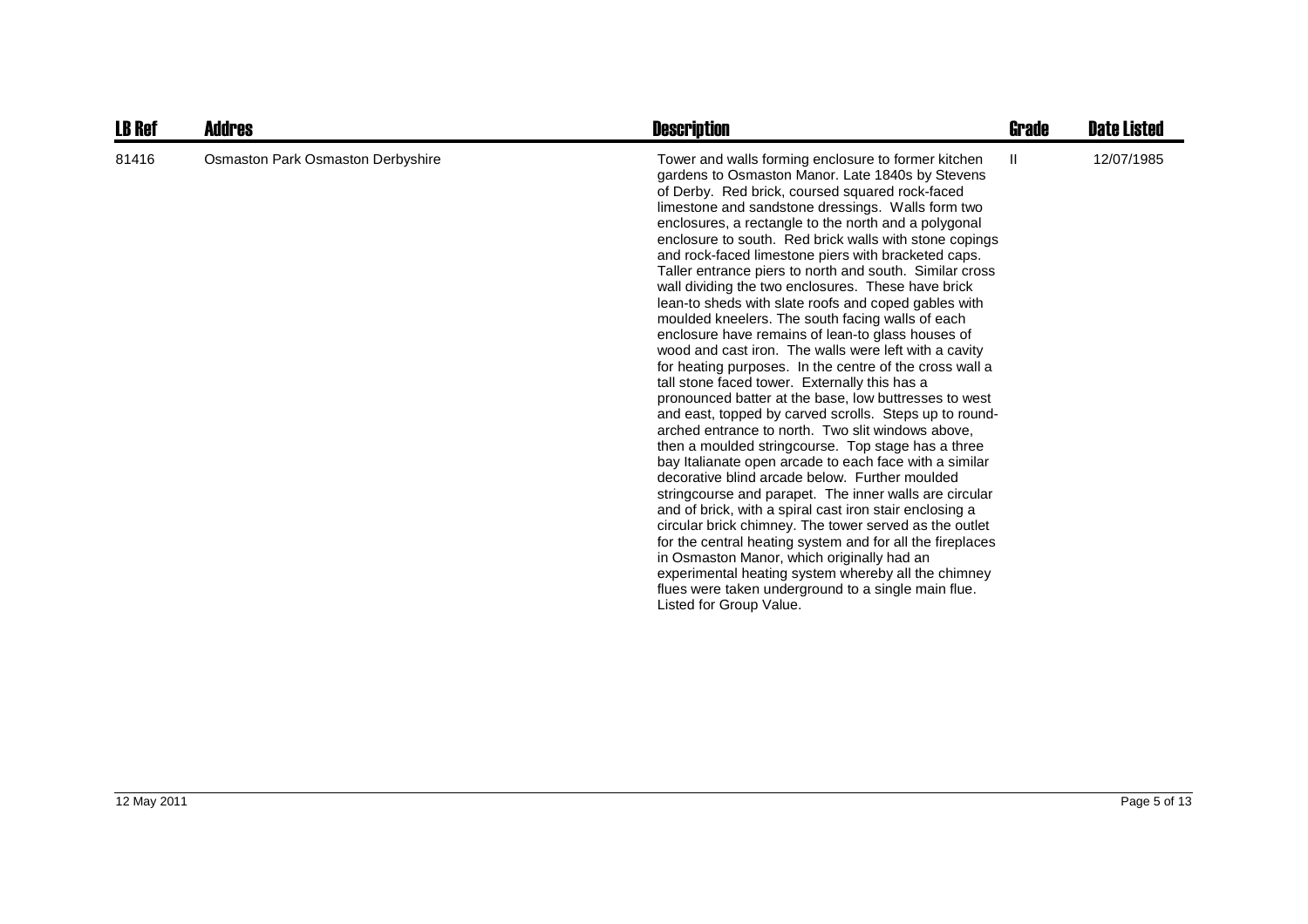| <b>LB Ref</b> | <b>Addres</b>                                     | <b>Description</b>                                                                                                                                                                                                                                                                                                                                                                                                                                                                                                                                                                                                                                                                                                                                                                                                                                                                                                                                              | Grade        | <b>Date Listed</b> |
|---------------|---------------------------------------------------|-----------------------------------------------------------------------------------------------------------------------------------------------------------------------------------------------------------------------------------------------------------------------------------------------------------------------------------------------------------------------------------------------------------------------------------------------------------------------------------------------------------------------------------------------------------------------------------------------------------------------------------------------------------------------------------------------------------------------------------------------------------------------------------------------------------------------------------------------------------------------------------------------------------------------------------------------------------------|--------------|--------------------|
| 81417         | The Stud House Osmaston Derbyshire DE6 1LT        | House on Osmaston Manor estate. 1897 by A<br>MacPherson of Derby. Brick with plain and fishscale<br>tile hanging and decorative timber framing. Plain tile<br>roofs, hipped over canted bay. Stone dressings. Two<br>brick ridge stacks. Two storeys. Irregular elevations.<br>North elevation of three bays. Brick ground floor with<br>a central 4-light stone mullioned and transom window.<br>Similar cross window to right. Open porch in cut- away<br>corner to left, supported on wooden posts with curved<br>spandrels. First floor has decorative close studded<br>timber framed centre bay with canted oriel window.<br>Outer bays are tile hung and have 2-light wooden<br>casement windows. Overhung timber framed gable<br>above the centre bay. East elevation has a gabled tile<br>hung bay and a deep canted bay with stone cross<br>windows to the brick ground floor and 2-light wooden<br>casement windows to the timber framed first floor. | Ш            | 12/07/1985         |
| 81418         | 1 To 4 Stone Cottages Osmaston Derbyshire DE6 1LW | Terrace of three cottages. Late 1840s by Stevens of<br>Derby, Coursed squared rock-faced limestone with<br>sandstone dressings. Plain tile roofs with three<br>massive stone stacks. Single storey, plus attics. East<br>elevation of four bays, symmetrical. Centre two bays<br>gabled and brought forward with two 3-light chamfered<br>mullion windows to ground floor, and two 2-light<br>windows above. Set back to left and right, gabled<br>bays with a tall arrow slit window to ground floor and a<br>2-light chamfered mullion window above. Outer bays<br>with a 3-light chamfered mullion window to ground<br>floor. Listed for Group Value.                                                                                                                                                                                                                                                                                                        | $\mathbf{I}$ | 12/07/1985         |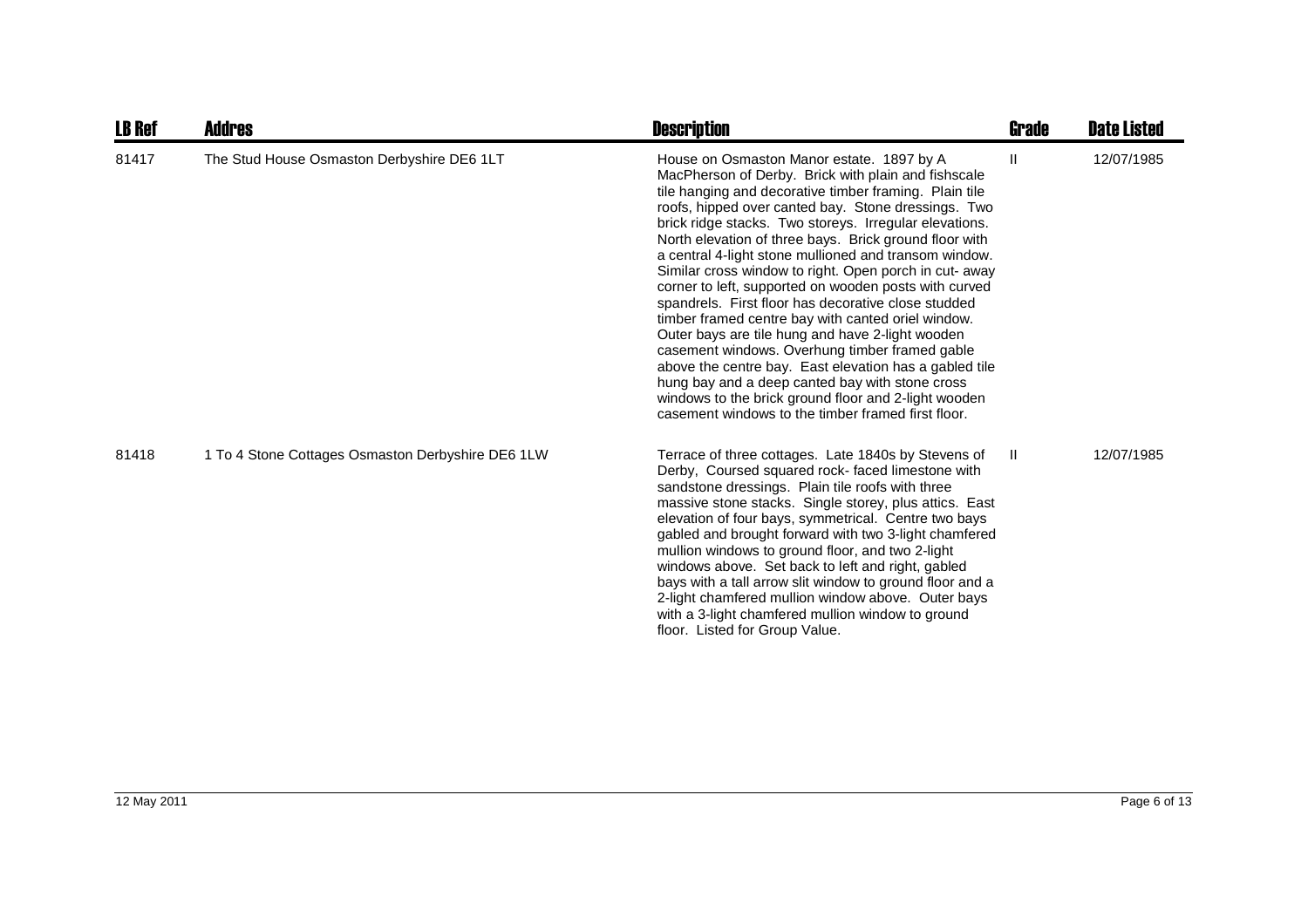| <b>LB Ref</b> | <b>Addres</b>                                                                    | <b>Description</b>                                                                                                                                                                                                                                                                                                                                                                                                                                                                                                                                                                                                                                                                                                                                                                                                                                                                                                                                                                                                                                                                                                                                                                                                                                 | Grade | <b>Date Listed</b> |
|---------------|----------------------------------------------------------------------------------|----------------------------------------------------------------------------------------------------------------------------------------------------------------------------------------------------------------------------------------------------------------------------------------------------------------------------------------------------------------------------------------------------------------------------------------------------------------------------------------------------------------------------------------------------------------------------------------------------------------------------------------------------------------------------------------------------------------------------------------------------------------------------------------------------------------------------------------------------------------------------------------------------------------------------------------------------------------------------------------------------------------------------------------------------------------------------------------------------------------------------------------------------------------------------------------------------------------------------------------------------|-------|--------------------|
| 81419         | Osmaston CE (Controlled) Primary School Moor Lane Osmaston<br>Derbyshire DE6 1LW | School and house. c1840s by Stevens of Derby.<br>Coursed squared rock-faced limestone with sandstone<br>dressings. Welsh slate roofs with stone coped gables,<br>with moulded kneelers and finials. Stone gable end<br>and lateral stacks. One and two storeys. Irregular<br>plan. East elevation with school house on right and<br>school to left. House is of two storeys with a gabled<br>bay on the right with canted bay window to ground<br>floor, and 2-light chamfered mullion window<br>above.C20 doorway to left with gabled dormer above,<br>with 2-light chamfered mullion window. School to left<br>has unequal 5-light mullion windows flanking a<br>projecting gabled bay with a pair of single light<br>chamfered mullion windows, with single dripmould<br>above. Stone in the gable inscribed This stone was<br>placed here by the tenants of the Osmaston estate in<br>grateful recognition of the munificence of the builder of<br>these Schools Reading Room and Parish Church<br>1873. Staggered twin gabled south elevation, the left<br>gable with a 4-light chamfered mullion window and a<br>similar 2-light window above. Right gable has a<br>similar 4-light mullioned and transom window. Listed<br>for Group Value. | Ш     | 12/07/1985         |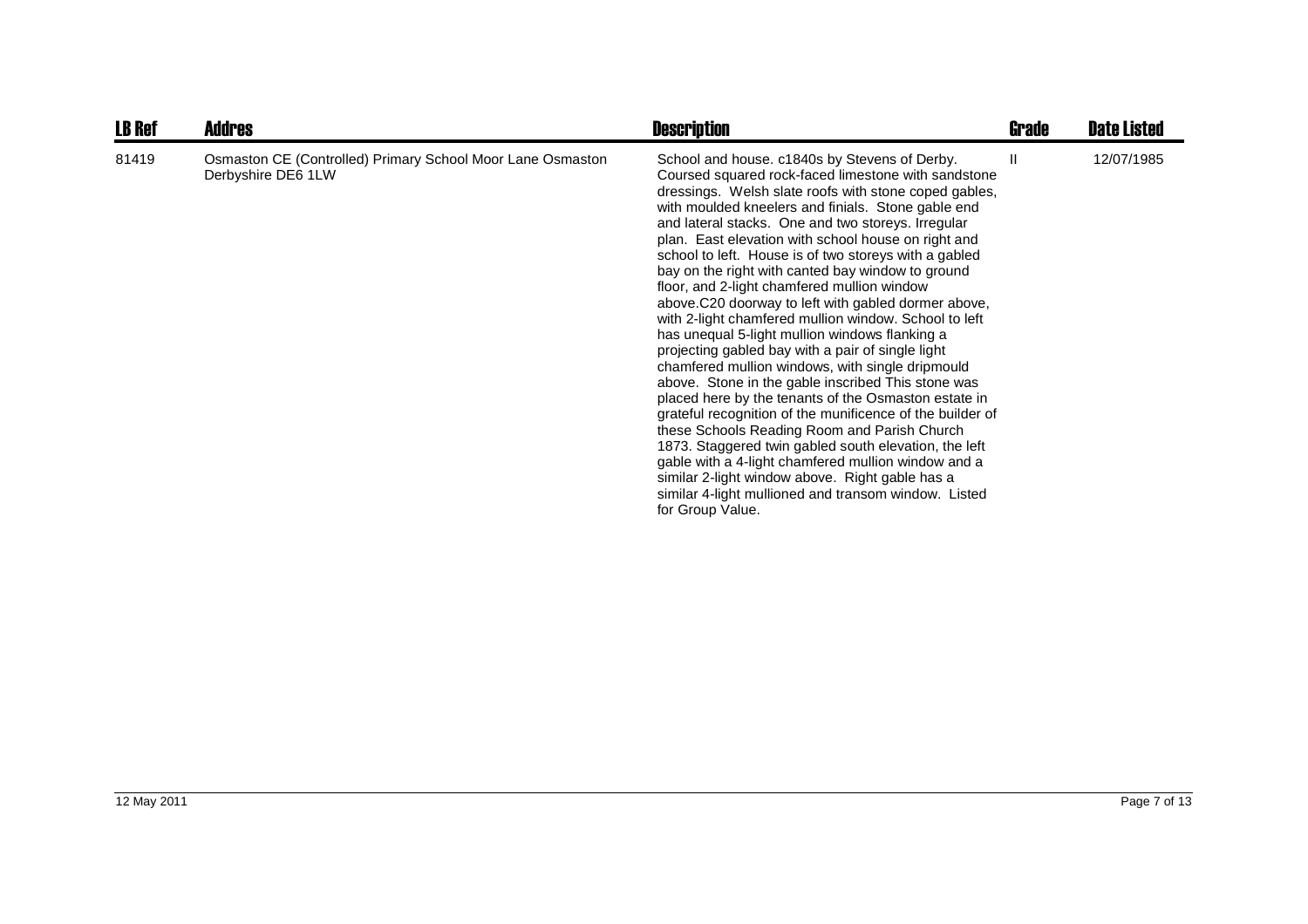| <b>LB Ref</b> | <b>Addres</b>                                        | <b>Description</b>                                                                                                                                                                                                                                                                                                                                                                                                                                                                                                                                                                                                                                                                                                                                                                                                                                                                                                                                                                                                                                                                                                                                                                                                                                                                                                                                                                                                                                                                                                                                                                                                                                                                                                                                                                                                                                                                                                                                                                                                                                                                                                                                                                                                            | <b>Grade</b>  | <b>Date Listed</b> |
|---------------|------------------------------------------------------|-------------------------------------------------------------------------------------------------------------------------------------------------------------------------------------------------------------------------------------------------------------------------------------------------------------------------------------------------------------------------------------------------------------------------------------------------------------------------------------------------------------------------------------------------------------------------------------------------------------------------------------------------------------------------------------------------------------------------------------------------------------------------------------------------------------------------------------------------------------------------------------------------------------------------------------------------------------------------------------------------------------------------------------------------------------------------------------------------------------------------------------------------------------------------------------------------------------------------------------------------------------------------------------------------------------------------------------------------------------------------------------------------------------------------------------------------------------------------------------------------------------------------------------------------------------------------------------------------------------------------------------------------------------------------------------------------------------------------------------------------------------------------------------------------------------------------------------------------------------------------------------------------------------------------------------------------------------------------------------------------------------------------------------------------------------------------------------------------------------------------------------------------------------------------------------------------------------------------------|---------------|--------------------|
| 81420         | Saint Martins Church Church Lane Osmaston Derbyshire | Parish church. 1845 by H Stevens of Derby, in a rich<br>C14 Dec style. Coursed rock faced small stones with<br>sandstone dressings. Welsh. slate roofs, with stone<br>coped gables end plain coped parapets to the aisles.<br>Continuous chamfered plinth. Coved eaves cornice<br>with fleurons to nave and chancel. West tower, aisled<br>nave with south porch and chancel with octagonal<br>north vestry. West tower of three stages divided by<br>chamfered string courses. Angle buttresses and<br>polyzonal stair turret crowned by an elaborate<br>octagonal gableted, crocketed and pinnacled top. The<br>buttresses rise to crocketed, pinnacles. Low west<br>doorway with 3-light Dec style window above with<br>hoodmould on figure stops. Cusped lancet above,<br>similar lancet to north and a clock face to south. Pairs<br>of 2-light bell-openings deeply set with reticulated<br>tracery, to each face. Parapet with cusped undulating<br>pattern. The north aisle has five buttresses and two 3-<br>light windows. The south aisle has two buttresses and<br>three 3-light windows, the centre one with reticulated<br>tracery, the outer ones with intersecting cusped<br>tracery. The south aisle east window is of three lights<br>with reticulated tracery. Matching 2-light west<br>windows to the aisles. Four 2-light clerestory windows<br>to north and south, with cusped ogee lights under flat<br>heads. The chancel has a 4-light east window with<br>almost flamboyant tracery. To the south are three 2-<br>light windows with mouchettes. One similar window to<br>north. Buttresses with gabled tops. Octagonal vestry<br>with pyramid roof and buttresses at the angles. Two 2-<br>light windows with reticulated tracery. Gabled south<br>porch with diagonal buttresses rising to gabled<br>pinnacles. Doorway with two orders of shafts, foliage<br>capitals and a hollow moulding with fleurons. Fleur de<br>lys boot scrapers. Inside, seats within blind arcades<br>and roofs with transverse arches on foliage corbels.<br>Many moulded south doorway. Flank door with<br>elaborate c-hinges. Four bay nave arcades with<br>filleted shafts, moulded quatrefoil capitals and arches | <b>IISTAR</b> | 13/09/1967         |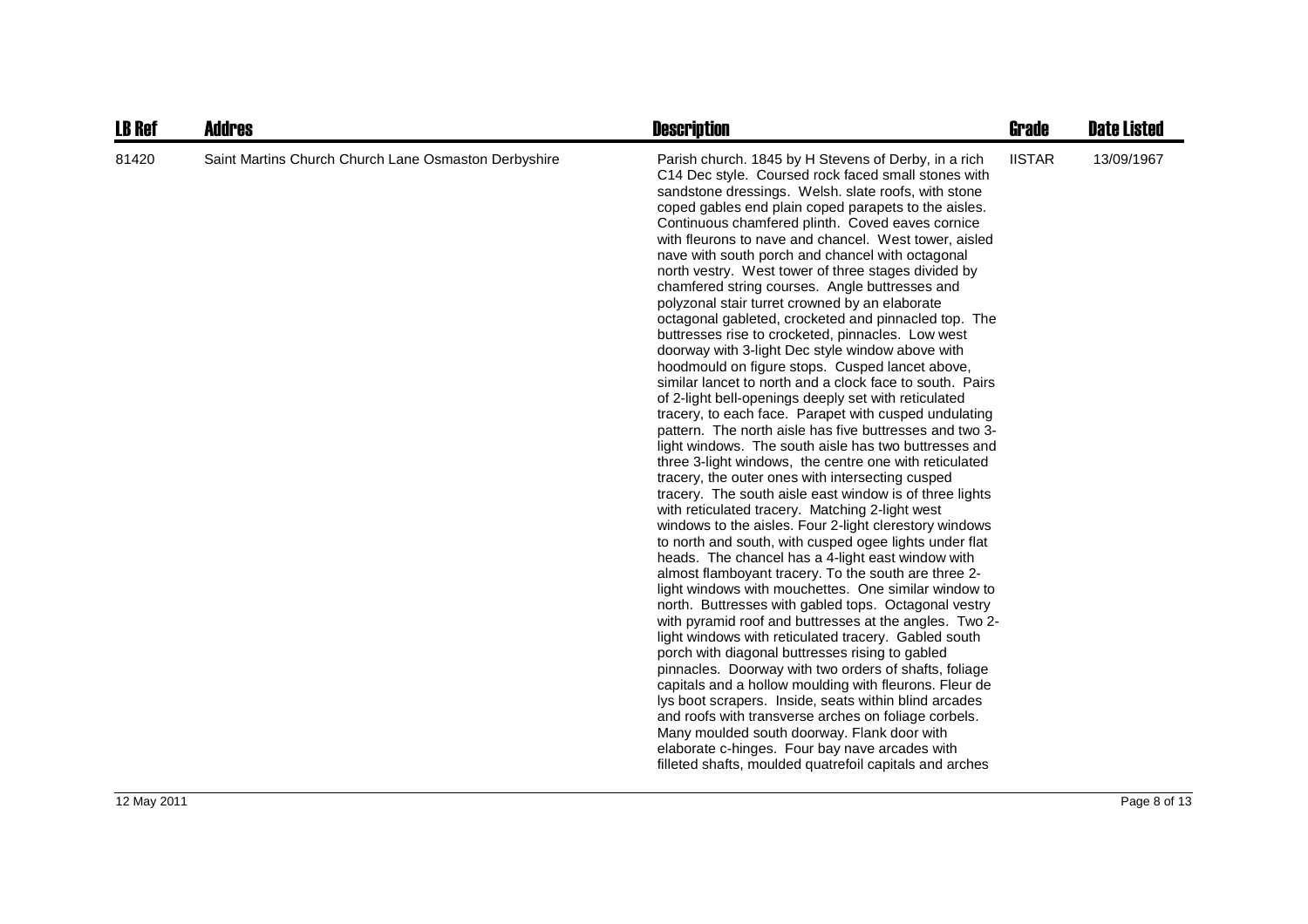| <b>LB Ref</b> | <b>Addres</b> | <b>Description</b>                                                                                                                                                                                                                                                                                                                                                                                                                                                                                                                                                                                                                                                                                                                                                                                                                                                                                                                                                                                                                                                                                                                                                                                                                                                                                                                                                                                                                                                                                                                                                                                              | Grade | <b>Date Listed</b> |
|---------------|---------------|-----------------------------------------------------------------------------------------------------------------------------------------------------------------------------------------------------------------------------------------------------------------------------------------------------------------------------------------------------------------------------------------------------------------------------------------------------------------------------------------------------------------------------------------------------------------------------------------------------------------------------------------------------------------------------------------------------------------------------------------------------------------------------------------------------------------------------------------------------------------------------------------------------------------------------------------------------------------------------------------------------------------------------------------------------------------------------------------------------------------------------------------------------------------------------------------------------------------------------------------------------------------------------------------------------------------------------------------------------------------------------------------------------------------------------------------------------------------------------------------------------------------------------------------------------------------------------------------------------------------|-------|--------------------|
|               |               | with two wave mouldings. Hoodmoulds on naturalistic<br>foliage stops. Tall chancel arch with filleted trefoil<br>responds and rich naturalistic capitals. Moulded arch<br>with fleurons in the hollow. Tower arch with, to the<br>nave, three filleted shafts. Moulded capitals and arch.<br>Within the tower is a stone rib vault with tiercerons.<br>The nave has a king post roof with decorative cusping<br>and arched braces on angel corbels. Between the<br>trusses are two tiers of wind braces. The chancel has<br>an elaborate pointed wooden tunnel vault with nine<br>transverse arches and two tiers of tracery motifs. All<br>with painted decoration. The east window is shafted<br>internally. Mosaic and painted reredos depicting the<br>last supper, continued as a dado. Mosaic floor and<br>mosaic frieze around the top of the chancel walls.<br>Traceried stalls and communion rail. Wrought iron<br>bracketed flower vases. Stained glass in all the<br>chancel windows. Marble and stone pulpit with<br>openwork traceried panels. The north aisle windows<br>have their jambs cut away imd detached shafts to<br>carry the arch. North and south aisle windows with<br>nook shafts. Pews in nave and aisles with tracery<br>panelled ends. Choir stalls at the west end of the<br>nave with openwork tracery front. Font at the west<br>end of the south aisle has a circular bowl and base<br>with bands of deeply carved foliage. Font at the east<br>end of the south aisle, much weathered circular bowl<br>on an octagonal base. Brass eagle lectern. Listed for<br>Group Value. |       |                    |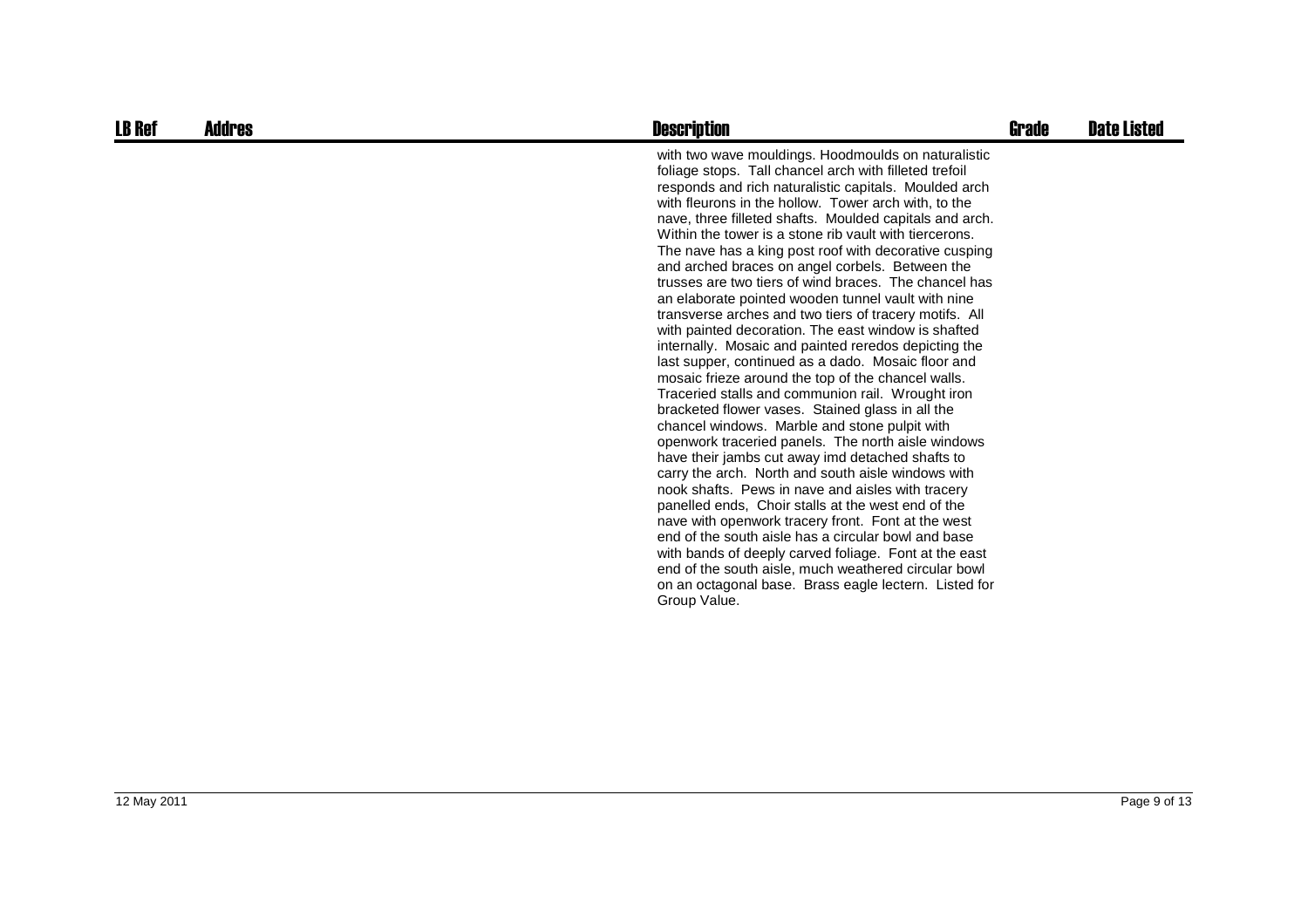| <b>LB Ref</b> | Addres                                        | <b>Description</b>                                                                                                                                                                                                                                                                                                                                                                                                                                                                                                                                                                                                                                                                     | <b>Grade</b>  | <b>Date Listed</b> |
|---------------|-----------------------------------------------|----------------------------------------------------------------------------------------------------------------------------------------------------------------------------------------------------------------------------------------------------------------------------------------------------------------------------------------------------------------------------------------------------------------------------------------------------------------------------------------------------------------------------------------------------------------------------------------------------------------------------------------------------------------------------------------|---------------|--------------------|
| 81421         | War Memorial Church Lane Osmaston Derbyshire  | War memorial. 1921 designed by the eleventh Earl<br>Ferrers. Sandstone ashlar. Rectangular plan, the<br>plinth set in the churchyard retaining wall. Three<br>stages above, stepping inwards, Lowest stage<br>inscribed with the names of those killed. Middle stage<br>completely plain. Top stage with a cross in relief to<br>west, blind recessed lancets to north and south and a<br>cruciform gabletted top. Listed for Group Value.                                                                                                                                                                                                                                             | $\mathbf{H}$  | 12/07/1985         |
| 81422         | 2 And 4 East Side Osmaston Derbyshire DE6 1LW | Terrace of four cottages. c1870. Red brick with<br>yellow brick dressings. Welsh slate roof with two tall<br>cruciform ridge stacks and two stacks rising from the<br>pitch of the roof. Two storeys. West elevation of five<br>symmetrical bays. Central projecting archway with<br>Tudor arch and bracketed gabled wooden hood.<br>Flanked on each side by 3-light windows. Similar 2-<br>light gabled dormers above flanking a small roof<br>dormer with pyramid lead roof. Projecting gabled bays<br>to left and right, with a canted bay window with hipped<br>roof to ground floor, and 3-light windows above.<br>Yellow brick quoins and eaves band. Listed for Group<br>Value. | $\mathbf{II}$ | 12/07/1985         |
| 81423         | 4 East Side Osmaston Derbyshire DE6 1LW       | Outbuilding containing wash house, coal house and<br>pig sty. c1870. Red brick with plain tile roof. One<br>brick ridge stack. T-plan, single storey. West<br>elevation has a segmental arched window and two<br>segmental arched doorways with plank doors. All with<br>chamfered surrounds. Similar doorway to the side.<br>Rear elevation has two pig stys with attached stone<br>coped pen walls, and two loft entrances above. Listed<br>for group value only.                                                                                                                                                                                                                    | $\mathbf{H}$  | 12/07/1985         |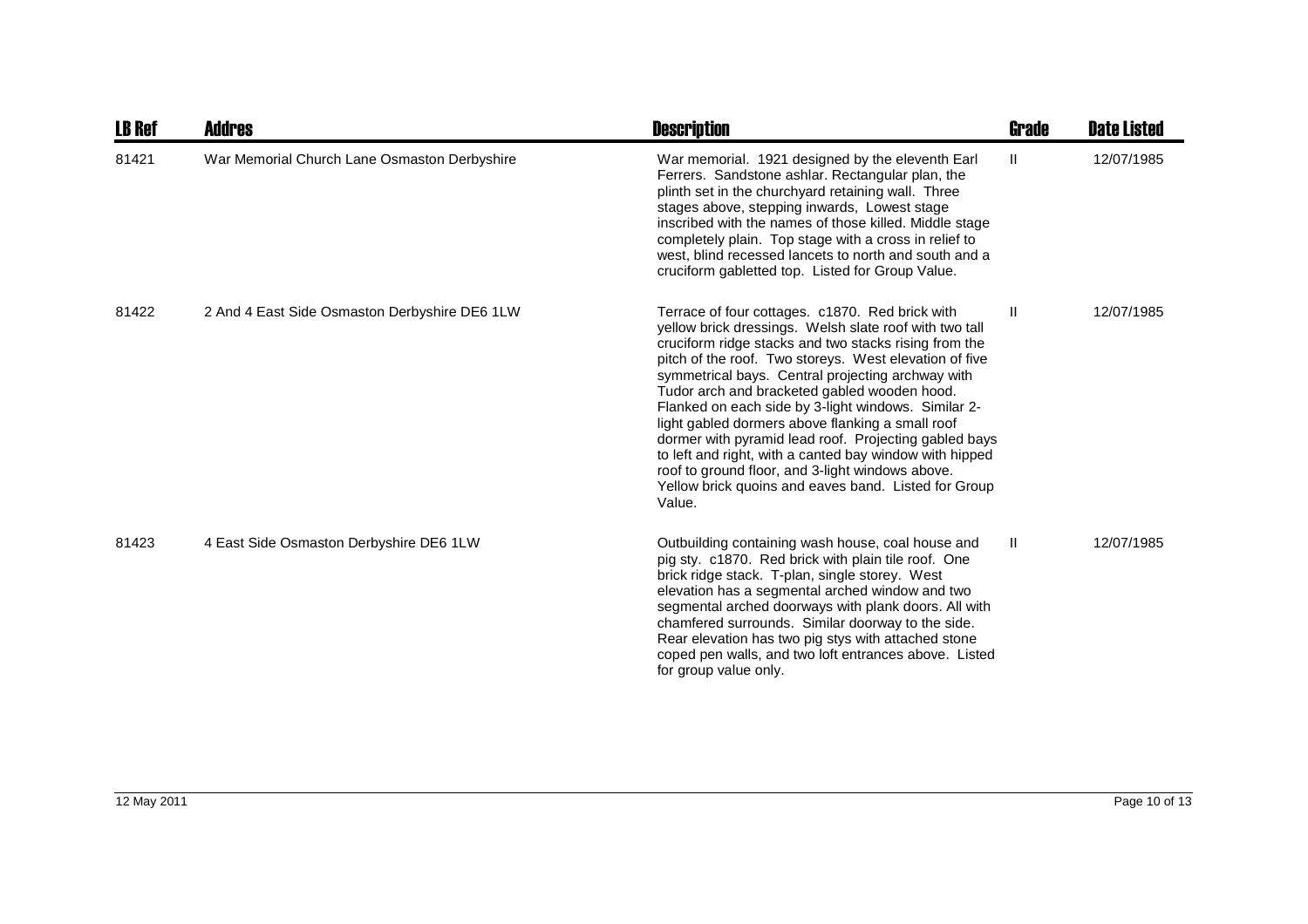| <b>LB Ref</b> | <b>Addres</b>                                      | <b>Description</b>                                                                                                                                                                                                                                                                                                                                                                                                                                                                                                                           | <b>Grade</b> | <b>Date Listed</b> |
|---------------|----------------------------------------------------|----------------------------------------------------------------------------------------------------------------------------------------------------------------------------------------------------------------------------------------------------------------------------------------------------------------------------------------------------------------------------------------------------------------------------------------------------------------------------------------------------------------------------------------------|--------------|--------------------|
| 81424         | 2 East Side Osmaston Derbyshire DE6 1LW            | Outbuildings, containing wash house, coal house and<br>pig sty. c1870. Red brick with plain tile roof. One<br>brick ridge stack. T-plan, single storey. West<br>elevation has two segmental arched doorways with<br>plank doors and a segmental arched window. Also a<br>later window under a flat head. Rear elevation has<br>two pig stys with attached stone coped pen walls, and<br>two loft entrances above. Listed for group value<br>only.                                                                                            | -II.         | 12/07/1985         |
| 81425         | Copse Hill Quilow Lane Osmaston Derbyshire DE6 1LU | House. Early C19. Rendered brick. Hipped slate roof II<br>with deep overhang. Two ridge stacks. Two storeys.<br>East elevation has to the right a two storey canted bay<br>with open porch on ground floor with three segmental<br>arched doorways flanked by round-arched window<br>openings, all with keystones and continuous impost<br>band. Broad segmental arched window above with<br>small pane gothic glazing. Two bay south elevation<br>with two windows to each floor with 3-light wooden<br>casement windows under flat arches. |              | 12/07/1985         |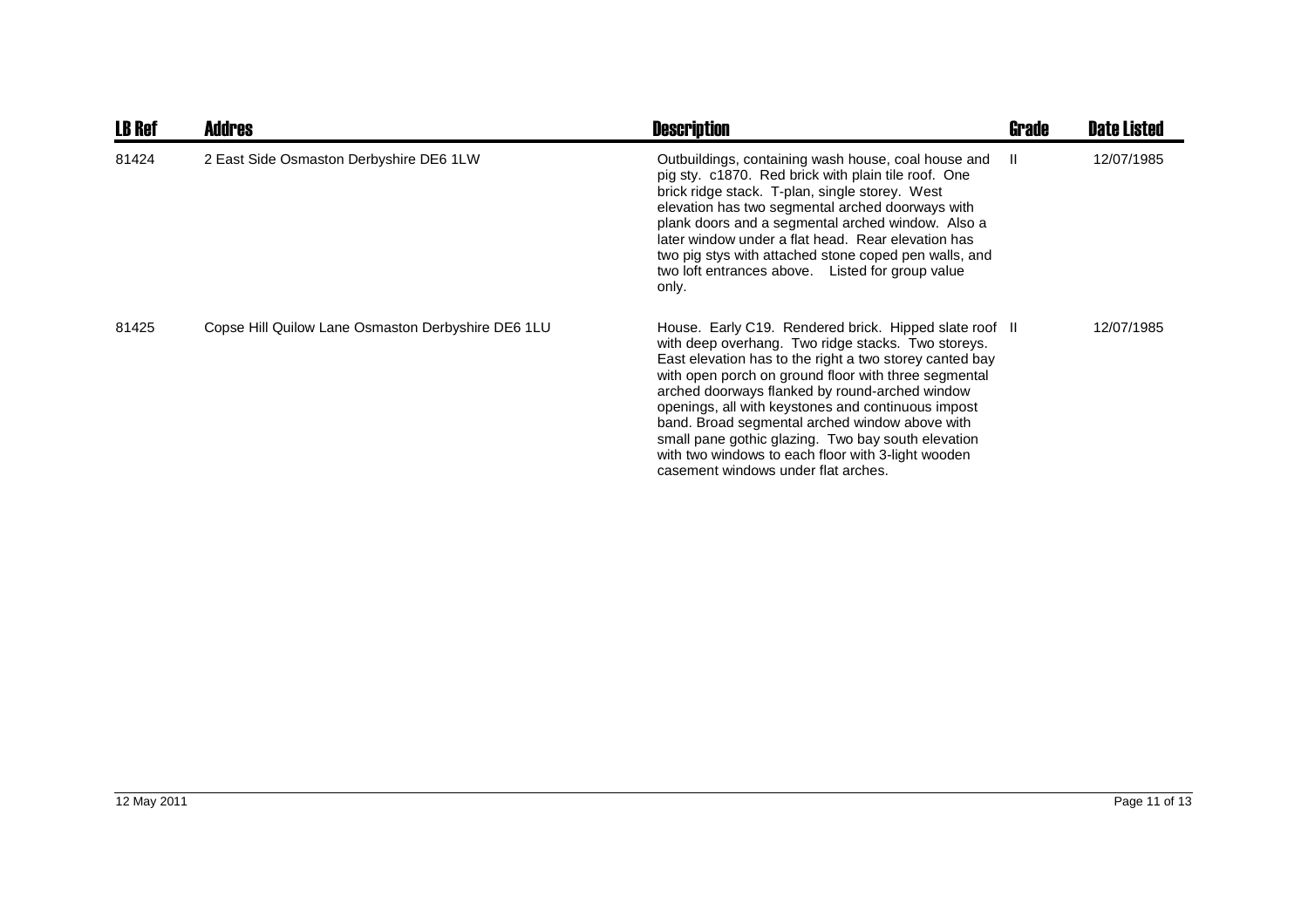| <b>LB Ref</b> | Addres                                                    | <b>Description</b>                                                                                                                                                                                                                                                                                                                                                                                                                                                                                                                                                                                                                                                                                                                                                                                                                                                                                                                                                                                                      | <b>Grade</b> | <b>Date Listed</b> |
|---------------|-----------------------------------------------------------|-------------------------------------------------------------------------------------------------------------------------------------------------------------------------------------------------------------------------------------------------------------------------------------------------------------------------------------------------------------------------------------------------------------------------------------------------------------------------------------------------------------------------------------------------------------------------------------------------------------------------------------------------------------------------------------------------------------------------------------------------------------------------------------------------------------------------------------------------------------------------------------------------------------------------------------------------------------------------------------------------------------------------|--------------|--------------------|
| 81426         | Osmaston Lodge Osmaston Derbyshire DE6 1LT                | Lodge and attached gates and gatepiers. c1849 by<br>Stevens of Derby. Coursed squared rock faced<br>limestone with sandstone dressings. Welsh slate roof<br>with bracketed overhanging eaves. One massive<br>stone ridge stack. Two storeys. Unequal cruciform<br>plan. Continuous first floor band. West elevation of<br>three bays. Projecting gabled centre bay with doorway<br>on the left with stepped and chamfered surround and<br>plank door. Two-light window to the right with 2-light<br>recessed and chamfered mullion window. Similar 4-<br>light window above. Return walls have a similar 2-light<br>window to the ground floor, and outer bays have a<br>similar single light window to the ground floor. North<br>and south gable ends have a similar 4-light window to<br>each floor. Gateway attached to north west. Four tall<br>limestone piers with moulded tops and ball finials. Six<br>subsidiary piers of sandstone, linked by stone<br>balustrade with round arches. Listed for Group Value. | Ш            | 12/07/1985         |
| 81427         | Park View Cottage Quilow Lane Osmaston Derbyshire DE6 1LW | Cottage. Mid C19. Red brick with thatched roof and<br>panelled brick gable end stacks. One and two<br>storeys. South elevation of three bays. Two storey<br>part to right, double fronted. Central doorway with<br>gabled porch, flanked with flat arches and C20 metal<br>casements. Two similar windows above, either side of<br>the initials I.B. in burnt headers. Single storey bay to<br>left with one similar but smaller window. Listed for<br>Group Value.                                                                                                                                                                                                                                                                                                                                                                                                                                                                                                                                                     | -II          | 12/07/1985         |